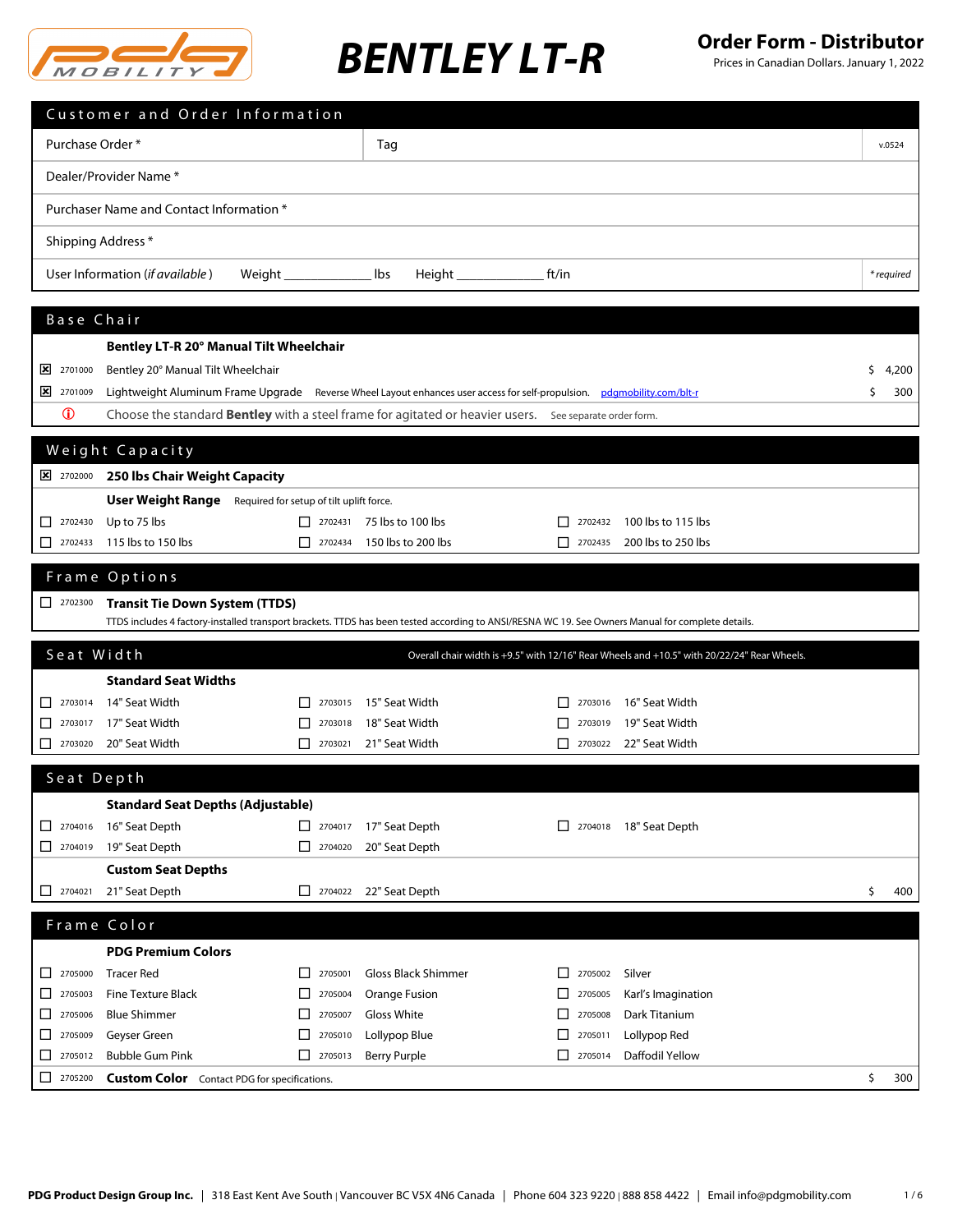

| Armrests                                             |                                                                                                                                                                                                    |           |
|------------------------------------------------------|----------------------------------------------------------------------------------------------------------------------------------------------------------------------------------------------------|-----------|
| $2706000$                                            | <b>No Armrests</b>                                                                                                                                                                                 |           |
|                                                      | <b>Height Adjustable Armrests (Single Post)</b>                                                                                                                                                    | \$<br>295 |
| 2706111<br>□                                         | $8" - 11"$<br>$\Box$ 2706114 10"-14"                                                                                                                                                               |           |
| □<br>2706100                                         | Fixed Height Armrests (12") Full Length Armpad only.                                                                                                                                               |           |
|                                                      | Armrest Height If provided, Armrests will be set to this height by PDG. If left blank, the default setting will be used.                                                                           |           |
|                                                      | ><br>Seat Pan to top of Armrest:<br>Does not include height of Armpad                                                                                                                              |           |
|                                                      | Armrest Position Indicate preference for Armrest position. If left blank, the default setting will be used.                                                                                        |           |
|                                                      | In the interest of maintaining chair stabily and avoiding interferance with other chair functions, PDG may not be able to accommodate stated preference.                                           |           |
| 2706401<br>ΙI                                        | $\Box$ 2706402 Mid<br>$\Box$ 2706403 Front<br>Rear                                                                                                                                                 |           |
| Armpads                                              |                                                                                                                                                                                                    |           |
|                                                      | <b>Regular Armpads</b>                                                                                                                                                                             |           |
| $2707100$                                            | Desk Length - 2" x 10"<br>□ 2707101 Full Length - 2" x 14"                                                                                                                                         |           |
|                                                      | <b>Waterfall Armpads</b>                                                                                                                                                                           | \$<br>115 |
| 2707105                                              | Desk Length - 2" x 10"<br>$\Box$ 2707106 Full Length - 2" x 14"                                                                                                                                    |           |
|                                                      | Wide Armpads May interfere with wheels in some tilt configurations.                                                                                                                                | \$<br>200 |
| $\Box$ 2707110                                       | Desk Length - 3" x 10"<br>□ 2707111 Full Length - 3" x 12"                                                                                                                                         |           |
|                                                      | Gel Armpads May interfere with wheels in some tilt configurations.                                                                                                                                 | \$<br>135 |
| 2707120                                              | Full Length - 2" x 12"<br>2707121 Full Length - 3.5" x 12"                                                                                                                                         |           |
|                                                      | <b>Contour Arm Trough with Hand Pad</b> May interfere with wheels in some tilt configurations.                                                                                                     | \$<br>125 |
| $\Box$ 2707130                                       | Right (4.5" x 18")<br>2707131 Left (4.5" x 18")                                                                                                                                                    |           |
|                                                      | Armrest Options                                                                                                                                                                                    |           |
|                                                      | <b>Armrest Wideners</b><br>Move Armrests outward by 1" on each side. Do not increase seat size.                                                                                                    | \$<br>195 |
| $\Box$ 2707310                                       | <b>Clothing Guards</b> Available for 10"-14" Height range only.                                                                                                                                    | \$<br>110 |
|                                                      |                                                                                                                                                                                                    |           |
| Seat Pan                                             |                                                                                                                                                                                                    |           |
| $\begin{array}{ c c }\n\hline\n\end{array}$ 2708000  | <b>No Seat Pan</b>                                                                                                                                                                                 |           |
| $\begin{array}{ c c }\n\hline\n2708001\n\end{array}$ | <b>Solid Aluminum Seat Pan</b>                                                                                                                                                                     | \$<br>135 |
|                                                      |                                                                                                                                                                                                    |           |
| Seat Height                                          |                                                                                                                                                                                                    |           |
| Don't<br>forget                                      | Select desired Seat-to-Floor Height STF Height is adjustable within the range of the chosen Subframe Plate (Low/High).                                                                             |           |
|                                                      | Low<br>High                                                                                                                                                                                        |           |
|                                                      | Casters<br>12"<br>15"<br>16"<br>14"<br>16"<br>18"<br>19"<br>13"<br>14"<br><b>RW</b><br>15"<br>17"<br><b>RW</b><br>20"<br>$\Box$<br>20"<br>$\Box$<br>$\Box$<br>$\Box$<br>$\Box$<br>$\Box$<br>$\Box$ |           |
|                                                      | తే<br>22"<br>22"<br>$\Box$<br>$\Box$<br>$\Box$<br>$\Box$<br>$\Box$<br>$\Box$<br>$\Box$                                                                                                             |           |
|                                                      | 24"<br>$\Box$<br>$\Box$<br>24"<br>$\Box$<br>$\Box$<br>$\Box$<br>$\Box$<br>□                                                                                                                        |           |
|                                                      |                                                                                                                                                                                                    |           |
|                                                      | Casters<br>High<br>Low<br>13"<br>15"<br>16"<br>14"<br>15"<br>$16"$<br>$17"$<br>18"<br>19"<br>12"<br> 14"<br><b>RW</b><br><b>RW</b>                                                                 |           |
|                                                      | $\bar{\mathbbm{c}}$<br>24"<br>24"<br>$\Box$<br>$\Box$<br>$\Box$<br>$\Box$<br>□<br>□<br>□                                                                                                           |           |
|                                                      |                                                                                                                                                                                                    |           |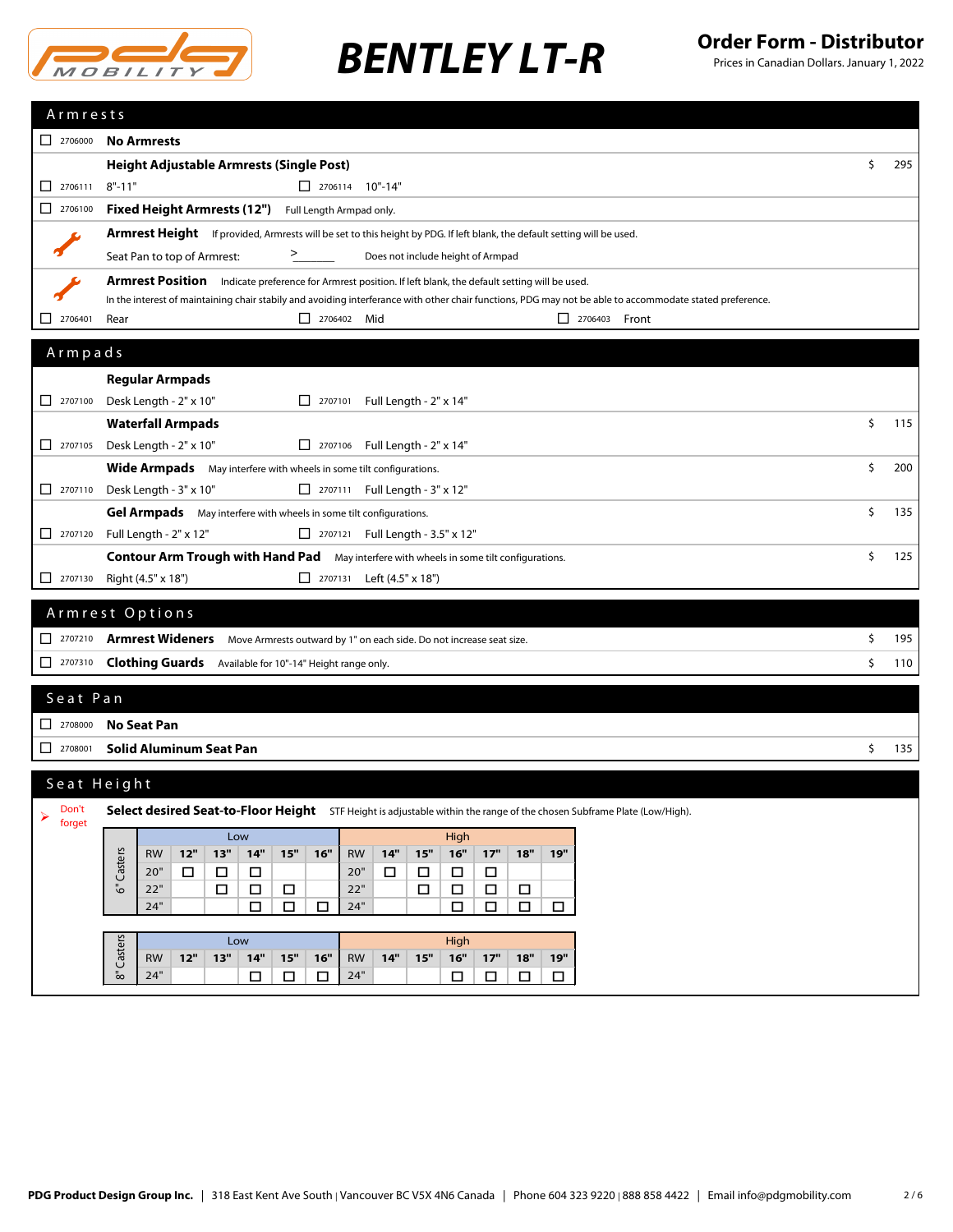

| Casters                                                                     |                                                                                                                                                          |           |
|-----------------------------------------------------------------------------|----------------------------------------------------------------------------------------------------------------------------------------------------------|-----------|
|                                                                             | <b>Urethane Casters</b><br>8" Casters are compatible only with 16" and 24" Large Wheels.                                                                 |           |
| $\begin{array}{ c c c }\n\hline\n2711061\n\end{array}$                      | 6" x 1.25" Caster size<br>$\Box$ 2711081 8" x 1.25" Caster size                                                                                          |           |
| $\begin{array}{ c c }\n\hline\n2711063\n\end{array}$                        | 6" x 1.50" Caster size                                                                                                                                   | \$<br>85  |
| $\begin{array}{ c c }\n\hline\n2711084\n\end{array}$                        | 8" x 2.00" Caster size                                                                                                                                   | \$<br>135 |
|                                                                             | <b>Pneumatic Casters</b><br>8" Casters are compatible only with 16" and 24" Large Wheels.                                                                |           |
| $\boxed{ } 2711161$                                                         | 6" x 1.25" Caster size                                                                                                                                   | \$<br>110 |
| $\Box$ 2711181                                                              | 8" x 1.25" Caster size                                                                                                                                   | \$<br>120 |
|                                                                             | 8" x 2.00" Caster size                                                                                                                                   | \$<br>150 |
| $\begin{array}{ c c c }\n\hline\n2711260\n\end{array}$                      | Frog Legs 6" x 1.50" Aluminum Soft-Roll Casters                                                                                                          | \$<br>275 |
| □<br>2711400                                                                | <b>Frog Legs Suspenison Forks</b><br>Requires 6" Soft-Roll Caster.                                                                                       | \$<br>695 |
|                                                                             |                                                                                                                                                          |           |
|                                                                             | Large Wheels                                                                                                                                             |           |
|                                                                             | <b>Composite Wheels</b>                                                                                                                                  |           |
| $\begin{array}{ c c c c c } \hline \quad 2712020 \end{array}$               | 20" Wheel size<br>$\Box$ 2712022 22" Wheel size<br>24" Wheel size<br>$\sqrt{2712024}$                                                                    |           |
|                                                                             | <b>Spoke Wheels</b>                                                                                                                                      | \$<br>75  |
| $\Box$ 2712120                                                              | 20" Wheel size<br>$\Box$ 2712122 22" Wheel size<br>$\Box$ 2712124 24" Wheel size                                                                         |           |
|                                                                             | <b>Large Wheel Position</b><br>Indicate Large Wheel positioning preference. If left blank, the default setting will be used.                             |           |
|                                                                             | In the interest of maintaining chair stabily and avoiding interferance with other chair functions, PDG may not be able to accommodate stated preference. |           |
| $\Box$ 2712401                                                              | 2712402 Mid<br>7 2712403 Front<br>Rear                                                                                                                   |           |
|                                                                             |                                                                                                                                                          |           |
| Axle Type                                                                   |                                                                                                                                                          |           |
| $\Box$ 2713000                                                              | <b>Quick Release Axles</b>                                                                                                                               |           |
|                                                                             | <b>Fixed Axles</b>                                                                                                                                       |           |
| Large Tires                                                                 |                                                                                                                                                          |           |
|                                                                             |                                                                                                                                                          |           |
|                                                                             | □ 2714000 Urethane Tires                                                                                                                                 |           |
| □<br>2714010                                                                | <b>Pneumatic Tires</b><br>May result in a finished Seat Height 1/2" greater than stated.                                                                 | \$<br>60  |
| $\begin{array}{ c c c }\n\hline\n2714020\n\end{array}$                      | Pneumatic Tires with Flat-Free Inserts May result in a finished Seat Height 1/2" greater than stated. Not available with Spoke Wheels.                   | \$<br>95  |
| Handrims                                                                    |                                                                                                                                                          |           |
|                                                                             |                                                                                                                                                          |           |
|                                                                             | 2715000 No Handrims                                                                                                                                      |           |
| 0.<br>2715010                                                               | <b>Standard Aluminum Handrims</b>                                                                                                                        |           |
| $\begin{array}{ c c c c c c } \hline \quad & 2715020 \\ \hline \end{array}$ | <b>Plastic Coated Handrims</b>                                                                                                                           | \$<br>150 |
|                                                                             | Wheel Locks & Brakes                                                                                                                                     |           |
|                                                                             |                                                                                                                                                          |           |
|                                                                             | <b>User Wheel Locks</b>                                                                                                                                  |           |
| $\boxed{\phantom{000}}$ 2716010                                             | Push to Lock<br>$\Box$ 2716020<br>Pull to Lock                                                                                                           |           |
|                                                                             | Wheel Lock Options                                                                                                                                       |           |
|                                                                             |                                                                                                                                                          |           |
| $\begin{array}{ c c c c c c } \hline \quad & 2716100 \\ \hline \end{array}$ | <b>Wheel Lock Extensions</b>                                                                                                                             | \$<br>60  |
| $\boxed{\phantom{000}}$ 2716200                                             | Hill Holders Requires Pneumatic Large Tires with Flat-Free Inserts.                                                                                      | \$<br>450 |
|                                                                             | Anti-Tippers                                                                                                                                             |           |
|                                                                             |                                                                                                                                                          |           |
|                                                                             | 2717010 Front Anti-Tippers Required Safety Option.                                                                                                       | \$<br>75  |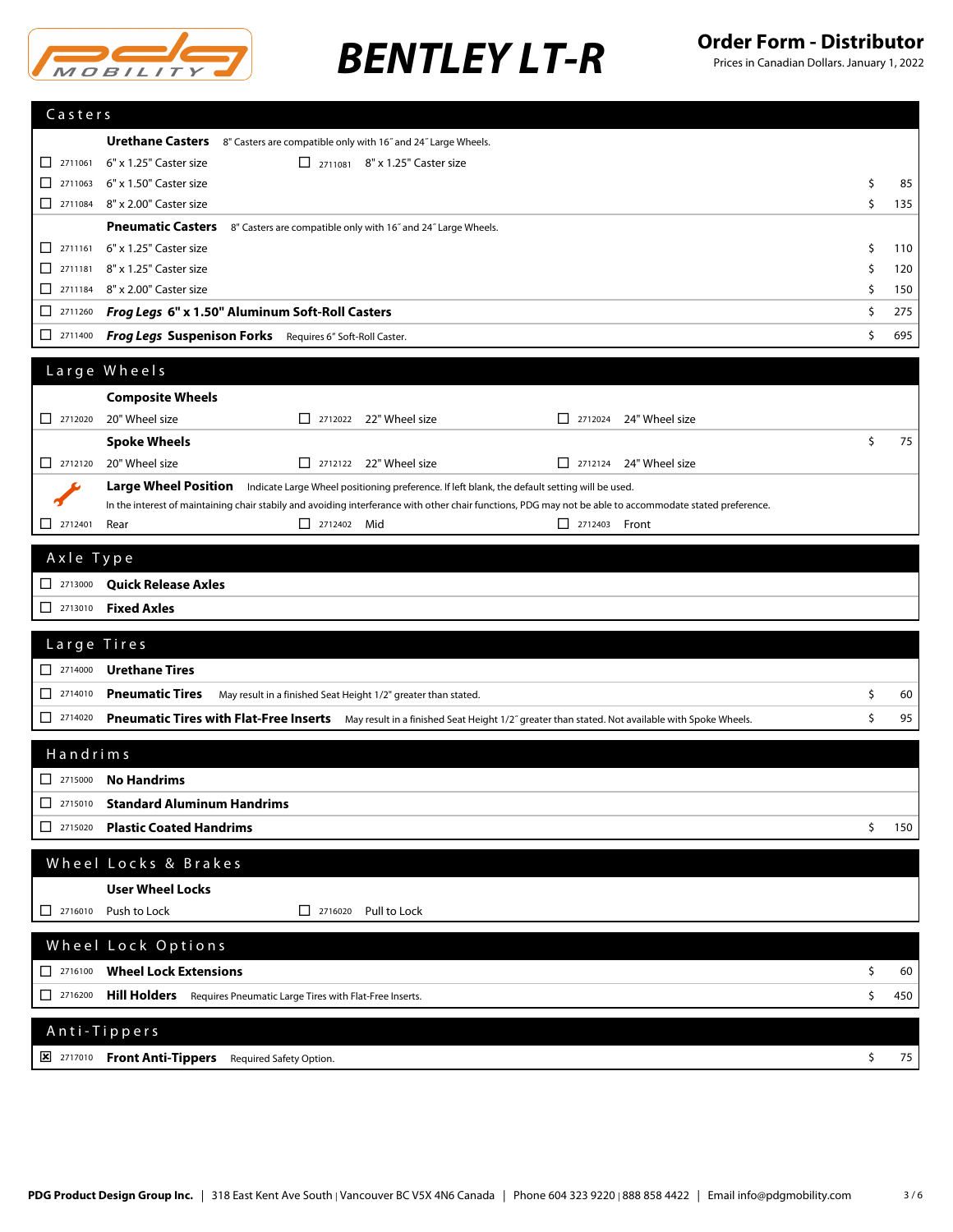

| Back Posts                                                                |                                                                                                                     |     |     |     |               |                                                                             |                                                                    |     |     |     |  |                                 |     |                   |     |               |     |     |        |                  |        |
|---------------------------------------------------------------------------|---------------------------------------------------------------------------------------------------------------------|-----|-----|-----|---------------|-----------------------------------------------------------------------------|--------------------------------------------------------------------|-----|-----|-----|--|---------------------------------|-----|-------------------|-----|---------------|-----|-----|--------|------------------|--------|
|                                                                           | <b>Back Post Style</b>                                                                                              |     |     |     |               |                                                                             |                                                                    |     |     |     |  |                                 |     |                   |     |               |     |     |        |                  |        |
| $\boxed{\mathsf{x}}$ 2718010                                              | Push Bar Back                                                                                                       |     |     |     |               |                                                                             |                                                                    |     |     |     |  |                                 |     |                   |     |               |     |     |        |                  |        |
|                                                                           | <b>Back Post Height</b><br>Measured from the Seat Pan to the Handle.                                                |     |     |     |               |                                                                             |                                                                    |     |     |     |  |                                 |     |                   |     |               |     |     |        |                  |        |
| $\begin{array}{ c c c c c } \hline \quad & 2718425 \\ \hline \end{array}$ | Short (22")                                                                                                         |     |     |     |               |                                                                             | $\Box$ 2718431 Tall (25")                                          |     |     |     |  |                                 |     |                   |     |               |     |     |        |                  |        |
|                                                                           | Seat to Back Angle Seat Angles above 98° may cuase interference at Seat Depths above 19".                           |     |     |     |               |                                                                             |                                                                    |     |     |     |  |                                 |     |                   |     |               |     |     |        |                  |        |
| $\begin{array}{ c c }\n\hline\n2719090\n\end{array}$                      | Set at 90°                                                                                                          |     |     |     |               |                                                                             | $\Box$ 2719098 Set at 98°                                          |     |     |     |  | $\Box$ 2719106 Set at 106°      |     |                   |     |               |     |     |        |                  |        |
| $\boxed{\phantom{000}}$ 2719114                                           | Set at 114°                                                                                                         |     |     |     |               |                                                                             | □ 2719122 Set at 122°                                              |     |     |     |  |                                 |     |                   |     |               |     |     |        |                  |        |
|                                                                           | Back Options                                                                                                        |     |     |     |               |                                                                             |                                                                    |     |     |     |  |                                 |     |                   |     |               |     |     |        |                  |        |
|                                                                           |                                                                                                                     |     |     |     |               |                                                                             |                                                                    |     |     |     |  |                                 |     |                   |     |               |     |     |        |                  |        |
|                                                                           | Angle/Height Adjustable Push Bar Handle Not compatible with Headrest Mounting Plate.                                |     |     |     |               |                                                                             |                                                                    |     |     |     |  |                                 |     |                   |     |               |     |     |        | Ŝ.               | 150    |
| $\begin{array}{ c c c c c } \hline \quad 2719010 \end{array}$             | <b>Button on Outside</b>                                                                                            |     |     |     |               | $\begin{array}{ c c c c c c } \hline \quad & 2719011 \\ \hline \end{array}$ | Button on Inside                                                   |     |     |     |  |                                 |     |                   |     |               |     |     |        |                  |        |
| $\Box$ 2719210                                                            | 10" Backrest Extension Requires the Angle/Height Adjustable Push Bar Handle.                                        |     |     |     |               |                                                                             |                                                                    |     |     |     |  |                                 |     |                   |     |               |     |     |        | \$               | 195    |
| $\Box$ 2719212                                                            | <b>Headrest Mounting Plate</b>                                                                                      |     |     |     |               |                                                                             |                                                                    |     |     |     |  |                                 |     |                   |     |               |     |     |        | \$               | 95     |
| 2719220                                                                   | Not compatible with Backrest Extension, Angle/Height Adjustable Push Bar. Not required if mounting to a solid Back. |     |     |     |               |                                                                             |                                                                    |     |     |     |  |                                 |     |                   |     |               |     |     |        |                  |        |
|                                                                           | <b>Fold Down Back</b> Not compatible with Reclining Back.                                                           |     |     |     |               |                                                                             |                                                                    |     |     |     |  |                                 |     |                   |     |               |     |     |        |                  |        |
|                                                                           | Back Upholstery                                                                                                     |     |     |     |               |                                                                             |                                                                    |     |     |     |  |                                 |     |                   |     |               |     |     |        |                  |        |
| $\boxed{\phantom{1}}$ 2720000                                             | <b>No Back Upholstery</b>                                                                                           |     |     |     |               |                                                                             |                                                                    |     |     |     |  |                                 |     |                   |     |               |     |     |        |                  |        |
|                                                                           | <b>Standard Upholstery</b>                                                                                          |     |     |     |               |                                                                             | Not available with Cane Handle Back.                               |     |     |     |  |                                 |     |                   |     |               |     |     |        | \$               | 265    |
| $\begin{array}{ c c }\n\hline\n2720418\n\end{array}$                      | Short (18" Height)                                                                                                  |     |     |     |               |                                                                             | $\Box$ 2720421 Regular (21" Height)                                |     |     |     |  | $\boxed{\phantom{000}}$ 2720424 |     | Tall (24" Height) |     |               |     |     |        |                  |        |
| $\begin{array}{ c c }\n\hline\n\end{array}$ 2720450                       | <b>Tension Adjustable Upholstery</b> Height of Upholstery is 16". Not available with Cane Handle Back.              |     |     |     |               |                                                                             |                                                                    |     |     |     |  |                                 |     |                   |     |               |     |     |        | Ś.               | 365    |
|                                                                           | <b>Position of Upholstery</b> Select the desired position of the top of the Upholstery relative to the Seat Pan.    |     |     |     |               |                                                                             |                                                                    |     |     |     |  |                                 |     |                   |     |               |     |     |        |                  |        |
|                                                                           |                                                                                                                     |     |     |     | 22" Back Post |                                                                             |                                                                    |     |     |     |  |                                 |     |                   |     | 25" Back Post |     |     |        |                  |        |
|                                                                           | <b>Style</b>                                                                                                        | 17" | 18" | 19" | 20"           | 21"                                                                         | 22"                                                                | 23" | 24" | 25" |  | <b>Style</b>                    | 17" | 18"               | 19" | 20"           | 21" | 22" | 23"    | 24"              | 25"    |
|                                                                           | Short                                                                                                               | □   | □   | □   | □             | □                                                                           | □                                                                  |     |     |     |  | Short                           | □   | □                 | □   | □             | □   | □   | □      | □                | □      |
|                                                                           | Regular<br><b>Tension Adj</b>                                                                                       |     |     | □   | □<br>□        | □<br>□                                                                      | □<br>□                                                             |     |     |     |  | Regular<br>Tall                 |     |                   |     | □             | □   | □   | □<br>□ | $\Box$<br>$\Box$ | □<br>□ |
|                                                                           |                                                                                                                     |     |     |     |               |                                                                             |                                                                    |     |     |     |  | <b>Tension Adj</b>              |     |                   | □   | □             | П   | □   | п      | □                | □      |
|                                                                           |                                                                                                                     |     |     |     |               |                                                                             |                                                                    |     |     |     |  |                                 |     |                   |     |               |     |     |        |                  |        |
|                                                                           | Tilt Activation                                                                                                     |     |     |     |               |                                                                             |                                                                    |     |     |     |  |                                 |     |                   |     |               |     |     |        |                  |        |
|                                                                           | <b>Attendant Tilt only</b>                                                                                          |     |     |     |               |                                                                             | Select trigger mounting location below.                            |     |     |     |  |                                 |     |                   |     |               |     |     |        |                  |        |
| $\Box$ 2723011                                                            | <b>Right Back Post</b>                                                                                              |     |     |     |               |                                                                             | 2723012 Left Back Post                                             |     |     |     |  |                                 |     |                   |     |               |     |     |        |                  |        |
|                                                                           | User Tilt only                                                                                                      |     |     |     |               |                                                                             | Full Length Arm Pads only. Select trigger mounting location below. |     |     |     |  |                                 |     |                   |     |               |     |     |        | \$               | 100    |
| $\begin{array}{ c c c }\n\hline\n2723021\n\end{array}$                    | <b>Right Armrest</b>                                                                                                |     |     |     |               |                                                                             | 2723022 Left Armrest                                               |     |     |     |  |                                 |     |                   |     |               |     |     |        |                  |        |
|                                                                           |                                                                                                                     |     |     |     |               |                                                                             |                                                                    |     |     |     |  |                                 |     |                   |     |               |     |     |        |                  |        |

|                                                      | <b>Attendant &amp; User Tilt</b> |                  | Full Length Arm Pads only. Select trigger mounting locations below.                                                                                 | 195     |
|------------------------------------------------------|----------------------------------|------------------|-----------------------------------------------------------------------------------------------------------------------------------------------------|---------|
| $\begin{array}{ c c }\n\hline\n2723031\n\end{array}$ | <b>Right Back Post</b>           | 2723032          | Left Back Post                                                                                                                                      |         |
| $\Box$ 2723041                                       | <b>Right Armrest</b>             | $\Box$ 2723042   | Left Armrest                                                                                                                                        |         |
| $\Box$ 2723110                                       | <b>Tilt Trigger Extension</b>    |                  |                                                                                                                                                     | 50      |
| $\Box$ 2723400                                       |                                  |                  | <b>Power Tilt</b> 250 lbs Weight Capacity. 20° tilt range. Includes 2 batteries for off-chair charging. pdgmobility.com/power-tilt                  | \$2,095 |
|                                                      |                                  |                  | Minimum Seat Width is 15". Power Tilt is compatible with either O2 Holder or IV Pole on the same chair, not both. Not available for 12" STF Height. |         |
|                                                      | Toggle Switch                    | $\Box$ 2723421   | Installed on Right side<br>Installed on Left side<br>2723422                                                                                        |         |
|                                                      | <b>Button Switch</b>             | $\Box$ 2723431   | Installed on Left side<br>Installed on Right side<br>$\Box$ 2723432                                                                                 |         |
|                                                      | Stealth Egg Switch               | $1 \mid 2723440$ | Not installed                                                                                                                                       |         |
|                                                      | Optional for Eqq Switch:         | 12723445         | Swing Away Mounting Hardware<br>Not compatible with all Headrest makes and models.<br>Specify Headrest to be used:                                  | 625     |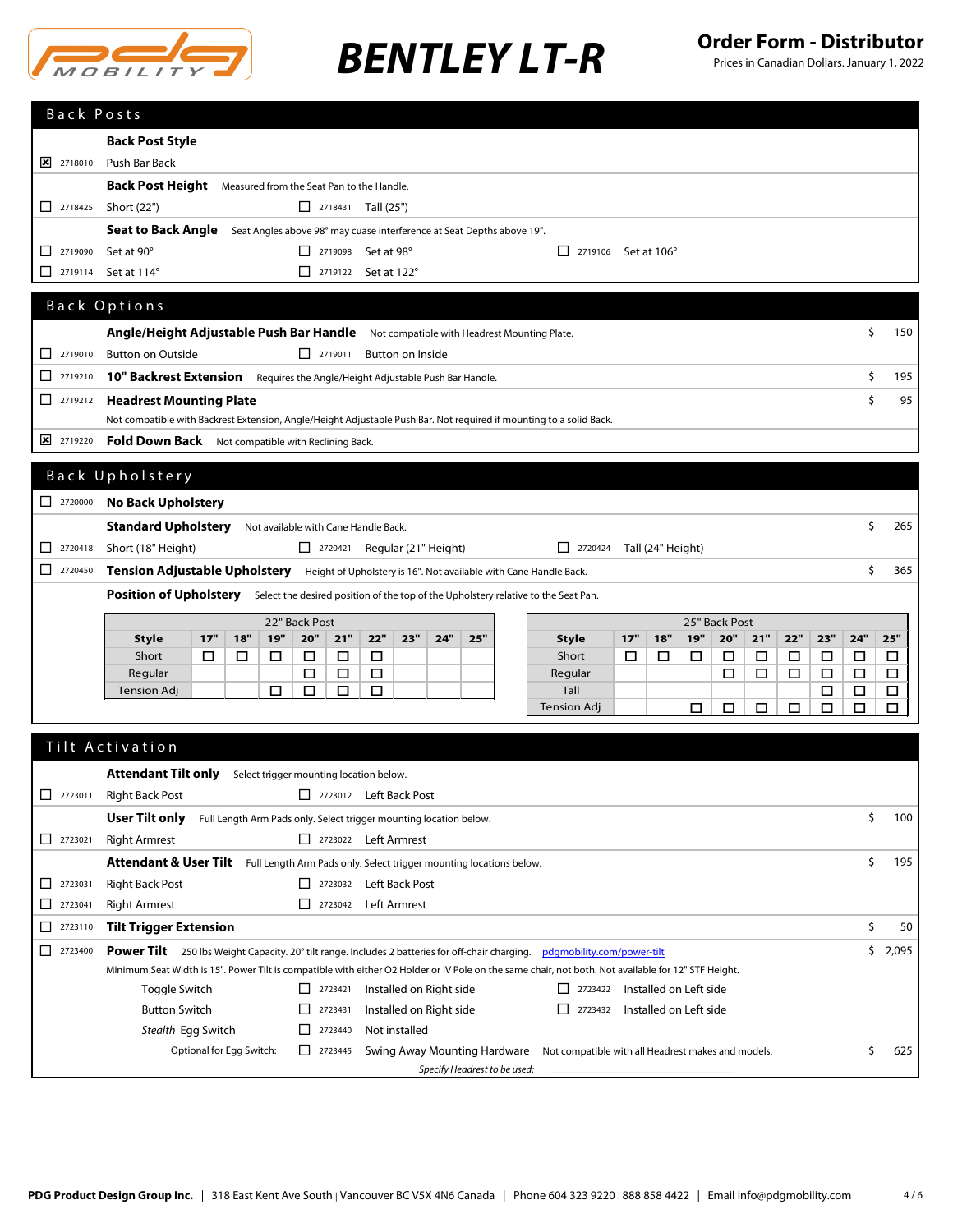

| Recline                                                |                                                                                                                                                                |          |           |  |  |  |  |
|--------------------------------------------------------|----------------------------------------------------------------------------------------------------------------------------------------------------------------|----------|-----------|--|--|--|--|
| $\Box$ 2723310                                         | <b>Reclining Backrest (Manual)</b>                                                                                                                             | \$       | 895       |  |  |  |  |
|                                                        | 30° maximum recline. Not compatible with Backrest Extension, Cane Handle Back, Spring Back Suspension, Fold Down Back, Tension Adjustable Upholstery,          |          |           |  |  |  |  |
|                                                        | Dynamic Rocker Back. Requires longer Frame. Maximum Seat Depth is 19". Finished Back Post Height is 3" taller than selected Back Post Height.                  |          |           |  |  |  |  |
|                                                        | Front Rigging                                                                                                                                                  |          |           |  |  |  |  |
| $\begin{array}{ c c c }\n\hline\n2725000\n\end{array}$ | <b>No Front Rigging</b>                                                                                                                                        |          |           |  |  |  |  |
|                                                        | Easy-Out™ Front Rigging<br>Effortless insertion and removal. No Hanger Bracket remains on frame. pdgmobility.com/easy-out                                      |          |           |  |  |  |  |
| $\Box$ 2725410                                         | Fixed 70° Not available for 12" STF Height.                                                                                                                    |          | 95        |  |  |  |  |
| $\Box$ 2725420                                         | Universal Angle Adjustable (0°-110°)<br>Set at angle: $>$<br>(use increments of 10°)<br>12" STF Height is only compatible with 0°-60°.                         | Ś        | 295       |  |  |  |  |
| $\boxed{\phantom{0}}$ 2725110                          | Adjust angle by loosening one bolt. Tool-free leg-length adjustment.<br><b>Standard Plug In 70° Front Rigging</b> Legacy Design. Not compatible with Easy-Out. |          |           |  |  |  |  |
|                                                        |                                                                                                                                                                |          |           |  |  |  |  |
| Footplates                                             |                                                                                                                                                                |          |           |  |  |  |  |
| $\Box$ 2726010                                         | <b>Composite Footplates</b>                                                                                                                                    |          |           |  |  |  |  |
| 2726020<br>ப                                           | Aluminum Angle Adjustable Footplates                                                                                                                           | \$       | 165       |  |  |  |  |
| □<br>2726030                                           | One Piece Fixed Footplate Available on Plug In Front Rigging only. Requires selection of Composite or Aluminum Angle Adjustable.                               | \$       | 350       |  |  |  |  |
| 2726040<br>□                                           | One Piece Flip-up Footplate Requires selection of Composite or Aluminum Angle Adjustable.                                                                      | \$       | 395       |  |  |  |  |
| 2726050<br>□                                           | <b>Interlocking Angle Adjustable Footplates</b> Available for Seat Widths up to 21" only.                                                                      | \$       | 195       |  |  |  |  |
|                                                        |                                                                                                                                                                |          |           |  |  |  |  |
|                                                        | Footrest/Legrest Accessories                                                                                                                                   |          |           |  |  |  |  |
|                                                        | <b>Calf Pads</b> Includes reinforced premium Calf Pad mount.                                                                                                   | \$       | 200       |  |  |  |  |
|                                                        | <b>Gel Knee Pads</b>                                                                                                                                           | \$<br>\$ | 100<br>50 |  |  |  |  |
| □<br>2727040                                           | Length Adjustable Heel Loops                                                                                                                                   |          |           |  |  |  |  |
| ப<br>2727050                                           | <b>Bodypoint Padded Calf Strap</b>                                                                                                                             | Ś        | 195       |  |  |  |  |
|                                                        | Front Rigging Extension Tubes                                                                                                                                  |          |           |  |  |  |  |
|                                                        | <b>Regular Extension Tubes</b>                                                                                                                                 |          |           |  |  |  |  |
| 2728010                                                | Short 14"-18" for Easy-Out Front Rigging 13"-17" for Standard Plug In Front Rigging                                                                            |          |           |  |  |  |  |
| 2728020<br>$\mathsf{L}$                                | Long 18"-24" for Easy-Out Front Rigging 15"-19" for Standard Plug In Front Rigging                                                                             | \$       | 75        |  |  |  |  |
|                                                        | Lower Leg Length If provided, Front Rigging will be set to this length by PDG. If left blank, the default setting will be used.                                |          |           |  |  |  |  |
|                                                        | Seat Pan to Foot Plates:<br>><br>Measured along the length of the Front Rigging. Consider the height of your Seat Cushion.                                     |          |           |  |  |  |  |
|                                                        | Miscellaneous Options                                                                                                                                          |          |           |  |  |  |  |
|                                                        |                                                                                                                                                                |          |           |  |  |  |  |
| $\begin{array}{ c c c }\n\hline\n2730020\n\end{array}$ | Spoke Guards Available for 20"-24" Composite Large Wheels. Made from durable and lightweight aluminum.                                                         | \$       | 235       |  |  |  |  |
| 2730050<br>⊔                                           | Black<br>2730021 Frame Color<br><b>Protective Lower Padding</b>                                                                                                | \$       | 995       |  |  |  |  |
| 2730080<br>0.                                          | <b>Gel Hip Guides</b> Reduces available Seat Width by 2".                                                                                                      | \$       | 495       |  |  |  |  |
| 2730110                                                |                                                                                                                                                                |          |           |  |  |  |  |
| □<br>2730120                                           | <b>IV Pole</b>                                                                                                                                                 | \$       | 345       |  |  |  |  |
| ⊔                                                      | <b>O2 Holder</b>                                                                                                                                               | \$       | 495       |  |  |  |  |
| $\boxed{\phantom{000}}$ 2730170                        | Adhesive Back Hook Strip, 2" x 30"<br>For Cushion mounting.                                                                                                    | \$       | 10        |  |  |  |  |